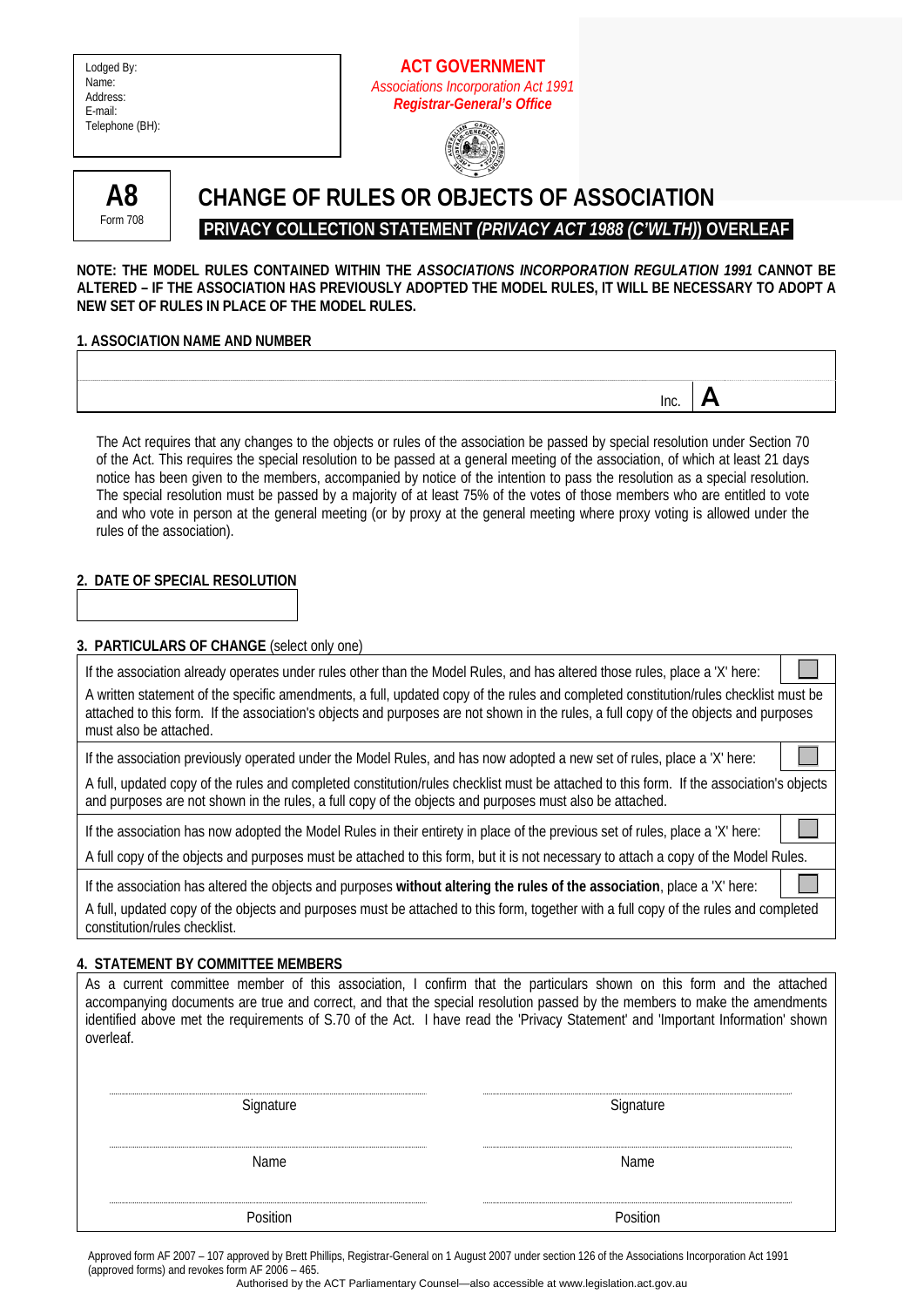## **PRIVACY STATEMENT**

Section 9 of the *Associations Incorporations Act 1991* provides for the Registrar-General to collect the information for the purpose of establishing and maintaining the register of incorporated associations. The register is available for search pursuant to Section 11 of the Act, to any person upon payment of a fee. The register is also made available to a range of government agencies for law enforcement, administrative and statistical purposes.

# **IMPORTANT INFORMATION**

The committee members are held accountable for ensuring that the association operates in compliance with applicable laws, including the *Associations Incorporation Act 1991* (the Act) and the *Associations Incorporation Regulation 1991* (the Regulation). The public officer is responsible for acting as a point of contact between the association and the community, and is expected to be able to represent the association in dealings with this office. The Act prohibits any person from serving as a committee member or the public officer if he/she is insolvent or bankrupt, without leave from the ACT Supreme Court under S.63 of the Act. A search should be conducted of the records held by the Insolvency and Trustee Service Australia (ITSA) before accepting the nomination of a person as a committee member. For more information or to conduct a search, visit the ITSA website at *www.itsa.gov.au.* Further information can be found in the Associations Kit available from the Registrar-General's Office, and on-line at *www.rgo.act.gov.au.*

| <b>ENGLISH</b>                       | If you need interpreting help, telephone:                 |  |
|--------------------------------------|-----------------------------------------------------------|--|
| <b>ARABIC</b>                        | إذا احتجت لساعدة في الترجمة الشفوية ، إتصل برقم الهاتف :  |  |
| <b>CHINESE</b>                       | 如果你需要传译员的帮助,请打电话:                                         |  |
| <b>CROATIAN</b>                      | Ako trebate pomoć tumača telefonirajte:                   |  |
| <b>GREEK</b>                         | Αν χρειάζεστε διερμηνέα τηλεφωνήσετε στο                  |  |
| <b>ITALIAN</b>                       | Se avete bisogno di un interprete, telefonate al numero:  |  |
| <b>MALTESE</b>                       | Jekk ghandek bżonn I-ghajnuna t'interpretu, cempel:       |  |
| PERSIAN                              | اگر به ترجمه شفاهی احتیاج دارید به این شماره تلفن کنید:   |  |
| <b>PORTUGUESE</b>                    | Se você precisar da ajuda de um intérprete, telefone:     |  |
| <b>SERBIAN</b>                       | Ако вам је потребна помоћ преводиоца телефонирајте:       |  |
| <b>SPANISH</b>                       | Si necesita la asistencia de un intérprete, llame al:     |  |
| <b>TURKISH</b>                       | Tercümana ihtiyacınız varsa lütfen telefon ediniz:        |  |
| <b>VIETNAMESE</b>                    | Nếu bạn cần một người thông ngôn hãy gọi điện thoại:      |  |
| TRANSLATING AND INTERPRETING SERVICE |                                                           |  |
| 131 450                              |                                                           |  |
|                                      | Canberra and District - 24 hours a day, seven days a week |  |

**LOCATION**  255 Canberra Avenue Fyshwick ACT 2609

#### **OFFICE HOURS**

9.00am to 4.30pm Monday to Friday (excluding public holidays)

## **CONTACT NUMBERS**

Phone (02) 62070435 or (02) 62070474 Fax (02) 62070487

## **POSTAL ADDRESS**

PO Box 225 CIVIC SQUARE ACT 2608